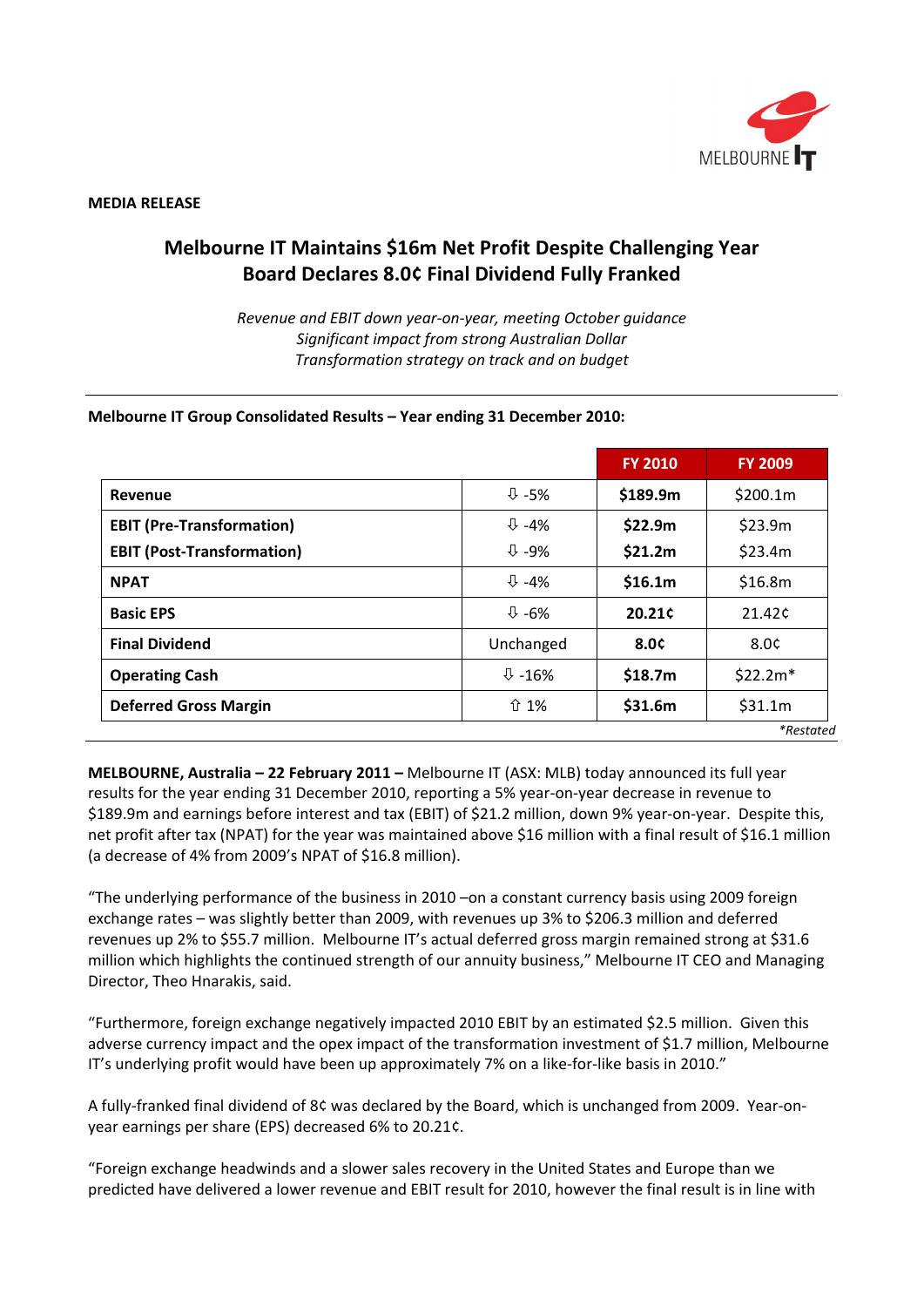the updated guidance issued in October last year. Our ability to maintain net profit above the \$16 million level is pleasing given what was a challenging year," Mr Hnarakis, said.

"2010 was the first year of our critical transformation project. It is on track and on budget, with the first stage due to go live in New Zealand in Q1 this year and our Australian operations to follow by end of Q4 2011. Cost and revenue benefits will only be modest in 2011, however, we expect to see a significant return accruing to our company from 2012 once the Australian and New Zealand operations are fully integrated."

Melbourne IT's net debt at the end of 2010 was \$22.9 million, with \$5.3 million of debt retired this year. Operating cash flow decreased 16% to \$18.7 million reflecting lower EBITDA, timing of a significant receipt from a major customer and reduction of creditor balances. The company's shift to higher-margin IT services continued with 61% of revenue now derived from IT services rather than domain names.

## **Divisional Highlights**

## **Digital Brand Services (DBS)**

- Revenue in Australian Dollars down 9% year-on-year to \$51.1 million and EBIT unchanged from 2009 at \$6.4 million
- On constant currency basis using average 2009 exchange rates, revenue was up 4% year-on-year and deferred revenue grew 23% year-on-year
- Brand and reputation protection services revenues up 36% year-on-year to \$10.2 million including major contract signed with Royal Bank of Scotland Group
- New customers added in 2010 included Arnott's, Kimberley-Clark, Merz Pharma, Betfair Australia and Transurban Group
- Strong Australian Dollar will continue to impact DBS revenues and EBIT in 2011 however strong growth expected as a result of increasing market opportunity

#### **Enterprise Services**

- Strong full year result with revenues up 23% and EBIT up 59% year-on-year
- Service delivery improvements and investments continued to deliver excellent hosting platform stability: 99.994% in FY10
- 139 new contracts signed in 2010 with new customers including Urban Pacific, Victorian Electoral Commission, Thomson Reuters, OpenText and BP Australia
- Expect 2010 momentum to carry through 2011 and strong growth to continue under the leadership of new Executive General Manager, Peter Wright

#### **SMB / GPS**

- Consolidated SMB & GPS revenues down 8% to \$98.6 million; consolidated EBIT down 5% to \$17.7 million
- Commoditisation and discounting decreased ARPU 2% to \$301 for Australian SMB customers
- Higher margin services grew strongly SaaS sales grew 14% year-on-year to \$3.8 million and online marketing sales grew 37% year-on-year to \$1.9 million following successful Advantate integration
- Strong Australian Dollar impacted GPS 2010 revenue by \$7.6 million on a constant currency basis using 2009 foreign exchange rates
- Lower-yielding NUM for GPS down 10% year on year from 4.5 million to 4.1 million primarily due to declining domain renewals from larger international partners
- SMB/GPS to remain solid contributors in 2011 despite GPS negative foreign exchange impact

# **ForTheRecord (FTR)**

- Challenging year with revenue down 18% to \$7.9 million year-on-year and no contribution to EBIT
- Strategy and personnel changes made in 2010 delivered operational improvements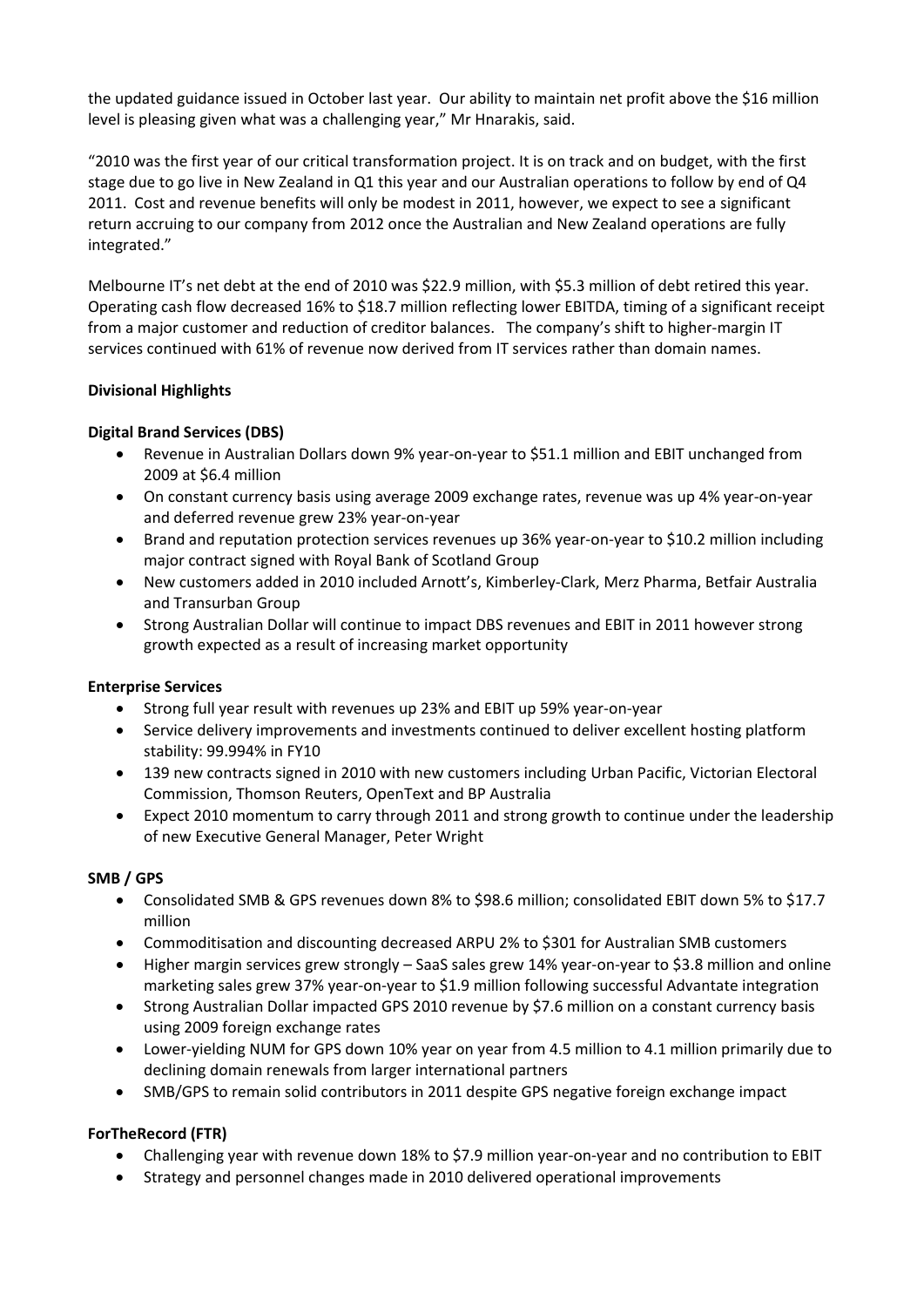• Expect FTR to rebound in 2011 and return to stable profitability despite soft markets in US & Europe

"Market conditions varied considerably across our businesses in 2010. In Australia, there was strong demand for outsourced IT services among enterprises and government while at the other end of the scale, there was clear evidence that small businesses were very price conscious , lending weight to continued commoditisation of base services such as domain names and email services," Mr Hnarakis said.

"Internationally, DBS experienced slower growth than anticipated as corporate spending in the US and Europe gradually recovered, while FTR was hit hard by spending cuts across the US public sector. The good news is that economies outside of Australia continue to strengthen and opportunities for growth continue to increase, particularly for DBS where we are investing heavily in our sales capability to take advantage of these opportunities."

# **Outlook**

"Melbourne IT expects transformation costs to impact EBIT by \$5 million in 2011. Nevertheless, the company believes 2011 EBIT will be line with 2010 once this investment and the continuing impact of the strong Australian dollar is absorbed. However, from an underlying growth perspective, Melbourne IT expects 2011 EBIT will be up approximately 15% on 2010 before incremental transformation costs and the forecast foreign exchange impact are applied.

Enterprise Services will continue its upwards growth trajectory. DBS will deliver more to its potential, contributing strongly following a range of initiatives implemented throughout 2010 to overcome previous obstacles. We expect FTR to return to stable profitability and the SMB/GPS divisions will continue to be significant contributors despite foreign exchange and commoditisation challenges," Mr Hnarakis said.

"With the bulk of the Asia-Pacific transformation rollout complete by 2011, cost and revenue synergies will begin to accrue to SMB and GPS from 2012. Coupled with continued growth from our enterprise divisions, the commencement of transformation benefits should help return the company to stronger 2012 EBIT growth."

The 2010 Full Year Results presentation to shareholders is available at [http://www.melbourneit.info/investor-centre/.](http://www.melbourneit.info/investor-centre/)

#### **ENDS.**

#### **About Melbourne IT**

Melbourne IT (ASX: MLB) helps organisations of all sizes to successfully do business online. Our complete portfolio of Internet-based technology services drives business effectiveness and profitability for more than 350,000 customers around the world.

The breadth of Melbourne IT's offering extends from helping small businesses build an online presence through to managing the complex technology environments of large enterprises and governments – including Internet domain name services, web hosting, online brand protection and promotion, video content delivery, managed IT services and more.

Melbourne IT's culture of integrity, innovation, collaboration and customer centricity has been built by more than 700 employees spread across 18 offices in 10 countries. Our customers include Volvo, GlaxoSmithKline, LEGO, Queensland Department of Education and Training, Société Générale, Royal Bank of Scotland Group, Coca-Cola Amatil and Twitter. For more information, visit [www.melbourneit.info](http://www.melbourneit.info/)